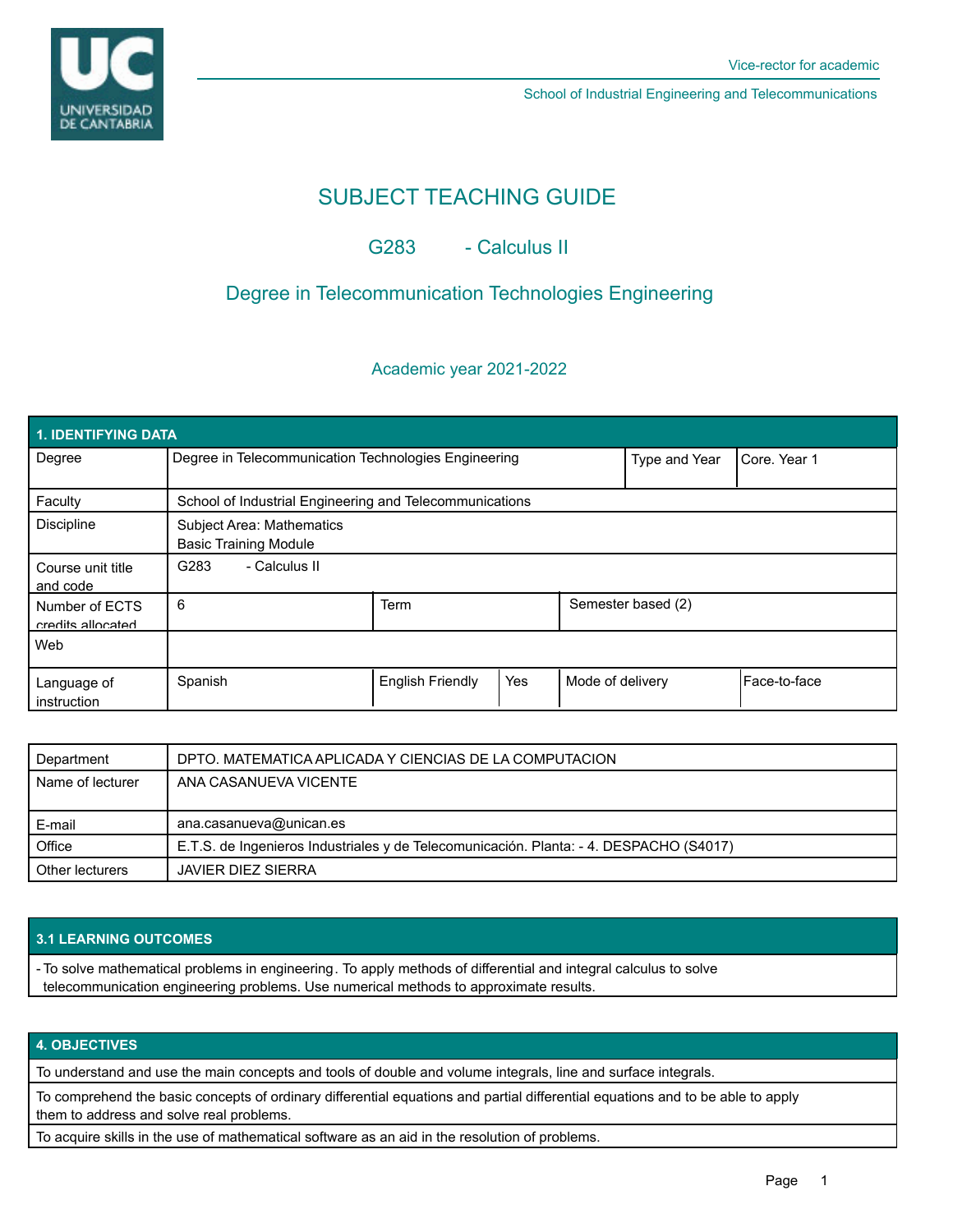

| <b>6. COURSE ORGANIZATION</b> |                                                                                                                                                                                                                                                                                                                                                                                                                                                                                                                                                                                                                                            |  |  |  |  |
|-------------------------------|--------------------------------------------------------------------------------------------------------------------------------------------------------------------------------------------------------------------------------------------------------------------------------------------------------------------------------------------------------------------------------------------------------------------------------------------------------------------------------------------------------------------------------------------------------------------------------------------------------------------------------------------|--|--|--|--|
| <b>CONTENTS</b>               |                                                                                                                                                                                                                                                                                                                                                                                                                                                                                                                                                                                                                                            |  |  |  |  |
| $\overline{1}$                | BLOCK 1 - MULTIPLE INTEGRATION AND INTEGRATION OF VECTOR FUNCTIONS                                                                                                                                                                                                                                                                                                                                                                                                                                                                                                                                                                         |  |  |  |  |
| 1.1                           | Lesson 1: Multiple integrals.<br>Double integral over rectangles. Geometric interpretation. Existence and properties. Double integral over regular<br>domains. Change of variable in double integrals. Change to the polar coordinates. Applications. Triple integrals over<br>boxes. Triple integrals over regular domains. Change of variable in triple integrals. Change to cylindrical and spherical<br>coordinates. Equations of some common surfaces.                                                                                                                                                                                |  |  |  |  |
| 1.2                           | Lesson 2: Vector fields and line integrals.<br>Scalar fields and vector fields. Definitions. Differential operators: gradient, divergence, curl, Laplace operator.<br>Theorems. Conservative vector field. Potential function. Flow lines and equipotential curves. Line integrals. Definition of<br>the differential element of arc length in Cartesian, parametric and polar coordinates. Line integral of a scalar field over a<br>curve. Applications. Properties. Line integral of a vector field over a curve. Applications. Properties. Green's Theorem.<br>Fundamental Theorem of the line integrals. Conservative fields Theorem. |  |  |  |  |
| 1.3                           | Lesson 3: Surface integrals.<br>Definition of the differential element of surface in Cartesian and parametric coordinates. Surface integral of a scalar<br>field. Properties. Applications. Surface integrals of a vector field. Gauss Theorem. Stokes Theorem.                                                                                                                                                                                                                                                                                                                                                                            |  |  |  |  |
| $\vert$ <sub>2</sub>          | <b>BLOCK 2 - DIFFERENTIAL EQUATIONS</b>                                                                                                                                                                                                                                                                                                                                                                                                                                                                                                                                                                                                    |  |  |  |  |
| 2.1                           | Lesson 4: First order ordinary differential equations.<br>General, particular and singular solution. Analytic resolution. Numerical resolution. Application of the initial value<br>problems to model processes.                                                                                                                                                                                                                                                                                                                                                                                                                           |  |  |  |  |
| 2.2                           | Lesson 5: Second order ordinary differential equations and first order equation systems.<br>General solution of the homogeneous equation. Constant coefficient equations. Analytic resolution. Numerical<br>resolution. First order differential equations system: analytic resolution and numerical resolution.                                                                                                                                                                                                                                                                                                                           |  |  |  |  |
| 2.3                           | Lesson 6: Introduction to the partial differential equations.<br>Boundary conditions problem. Heat equation. Wave equation. Laplace equation.                                                                                                                                                                                                                                                                                                                                                                                                                                                                                              |  |  |  |  |